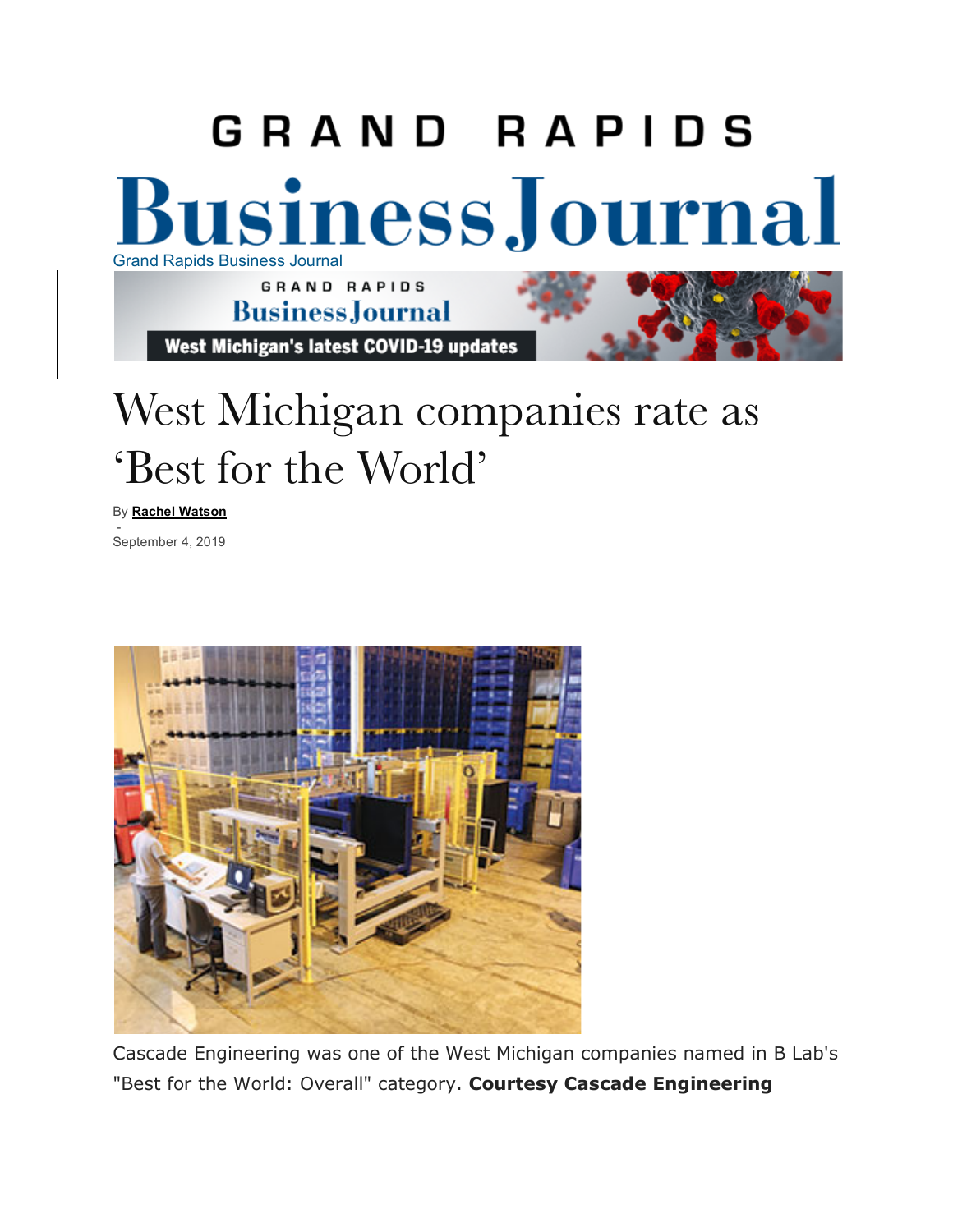A group of West Michigan companies has been recognized as some of the "Best for the World."

The companies were recognized for their social, financial and environmental impacts by B Lab, a nonprofit that strives to help businesses become "a force for good."

The West Michigan-based B Corp companies honored in the unranked alphabetical "Best for the World: Overall" list include Bazzani Building Co., Cascade Engineering and Catalyst Partners.

Atomic Object made the "Best for the World: Workers" list; Valley City Electronic Recycling made the "Best for the World: Environment" and "Best for the World: Community" lists; Brewery Vivant and its sister brewery Broad Leaf Local Beer made the "Best for the World: Environment" list; and Better Way Designs and Highland Group made the "Best for the World: Community" list.

"We're incredibly proud of this year's 'Best for the World' honorees," said Anthea Kelsick, CMO for B Lab.

"These inspiring companies represent the kinds of business models and impactdriven business strategies that are building a new economy  $-$  one that is inclusive, regenerative and delivers value to all stakeholders, not just shareholders."

## **Methodology**

The "Best for the World" designation is based on a comprehensive assessment of B Corps administered by B Lab, called the B Impact Assessment.

There are more than 3,000 B Corps in 64 countries and 150 industries.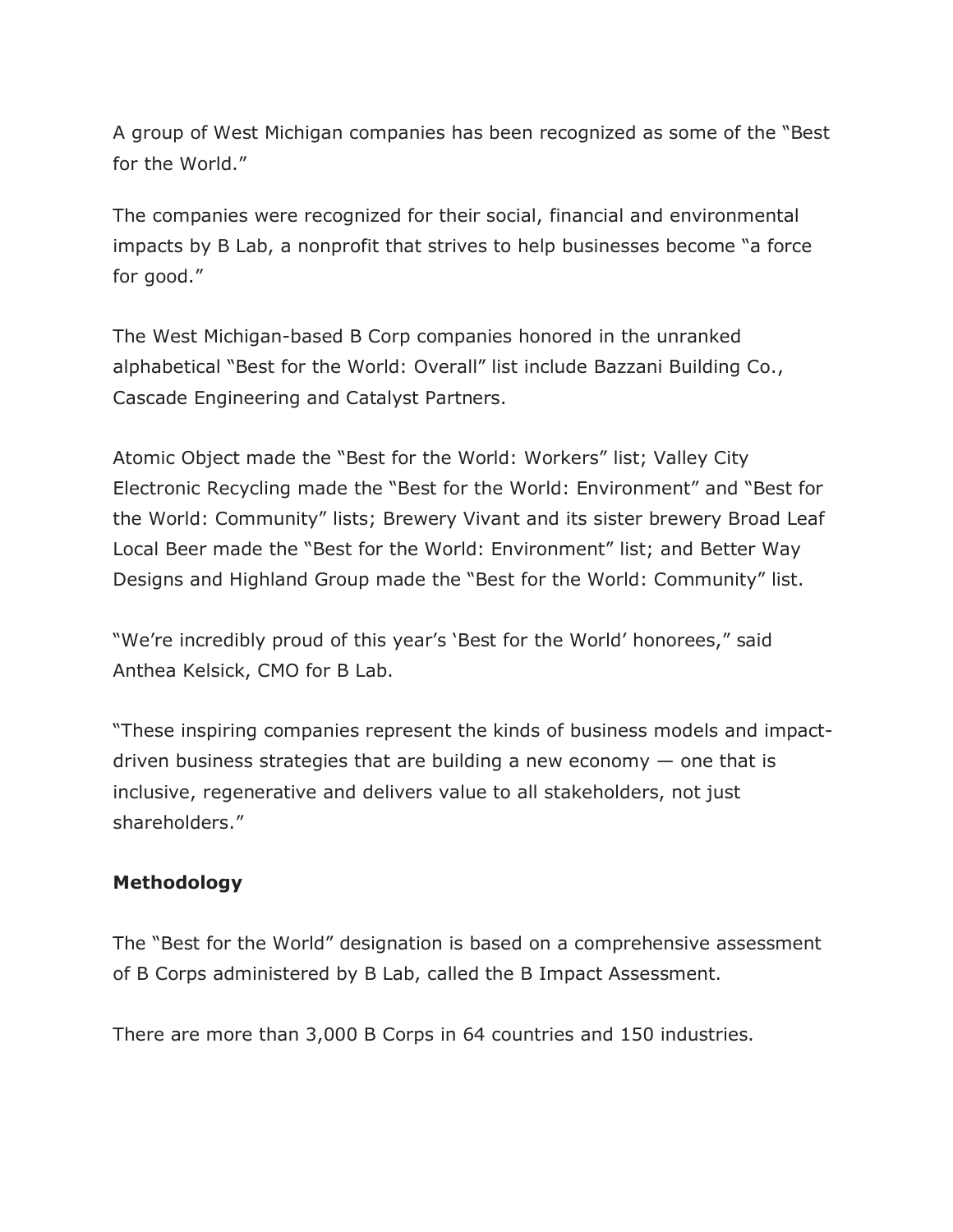The B Impact Assessment measures a company's positive overall impact, as well as its effect on the community, environment, workers, governance and customers.

The 1,000 companies featured on the 2019 "Best for the World" lists scored in the top 10% of all B Corps in one or more of the impact areas.

Honorees that earned a spot on the "Best for the World: Overall" list — of which there were 176 in 2019  $-$  scored in the top 10% across all impact areas.

A complete list of honorees is online.



## **Rachel Watson**

Rachel Watson is a Grand Rapids Business Journal/Grand Rapids Magazine staff reporter who covers economic development, nonprofits, food, manufacturing, small business, banking and finance, HR and diversity, and sustainability. Email Rachel at rachelw at grbj dot com. Follow her on Twitter @RachelWatson86

## GRAND RA sinessJourna **ABOUT US**

Since 1983, the Grand Rapids Business Journal has been West Michigan's primary and most-trusted source of local business news. The biweekly print edition of the Business Journal, a must-read for the area's top decision-makers, is known as the business newspaper of metro Grand Rapids, Holland, Muskegon and all of West Michigan.